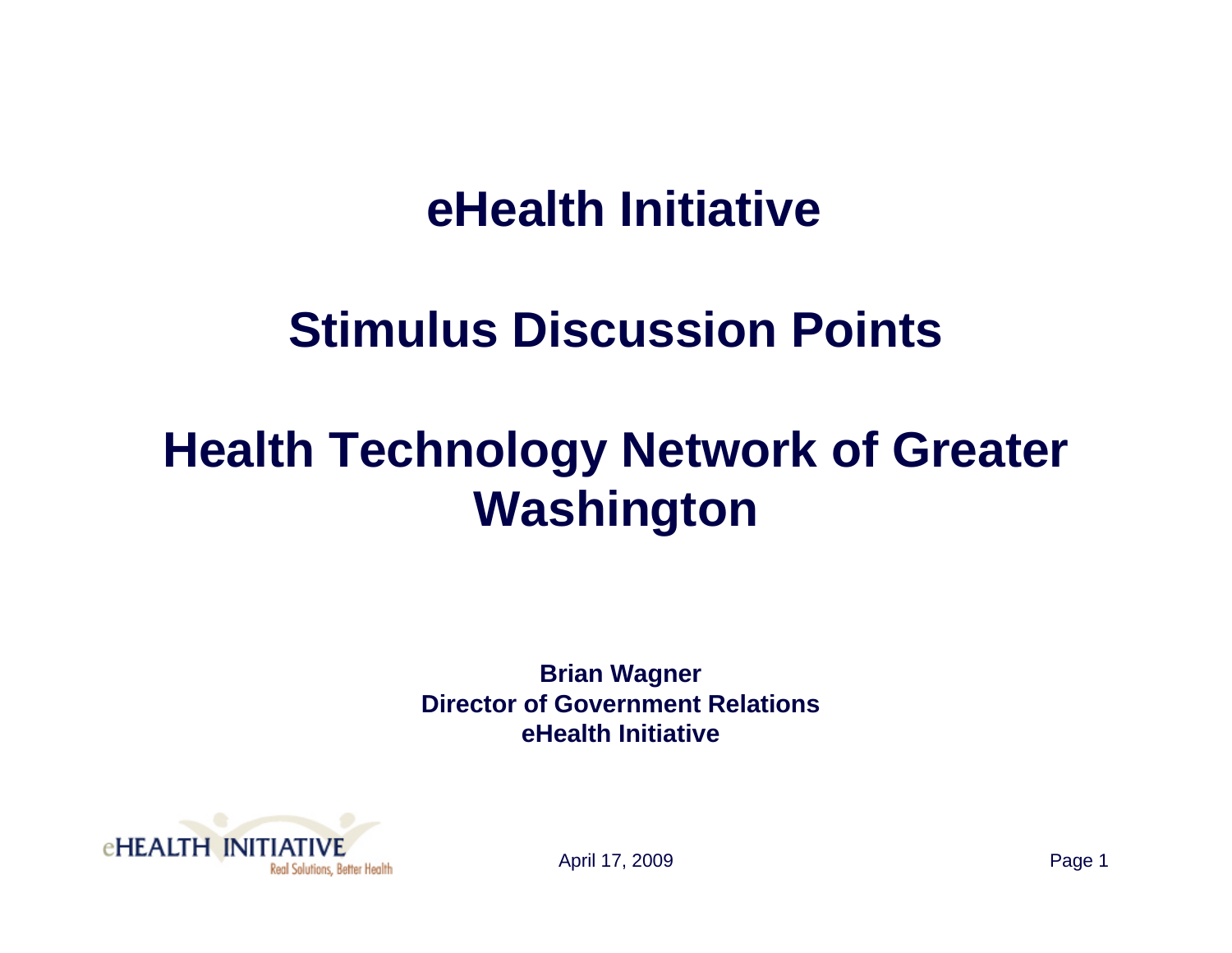## **Recent HIT News**

- **EXA)** eHI participated in a health care stakeholders' meeting at the White House
- David Blumenthal, MD, appointed National Coordinator, takes office Monday
- **17 of 20 HIT Policy Committee members** appointed; HHS won't appoint last 3 spots, or appoint the HIT Standards Committee, until Kathleen Sebelius is confirmed

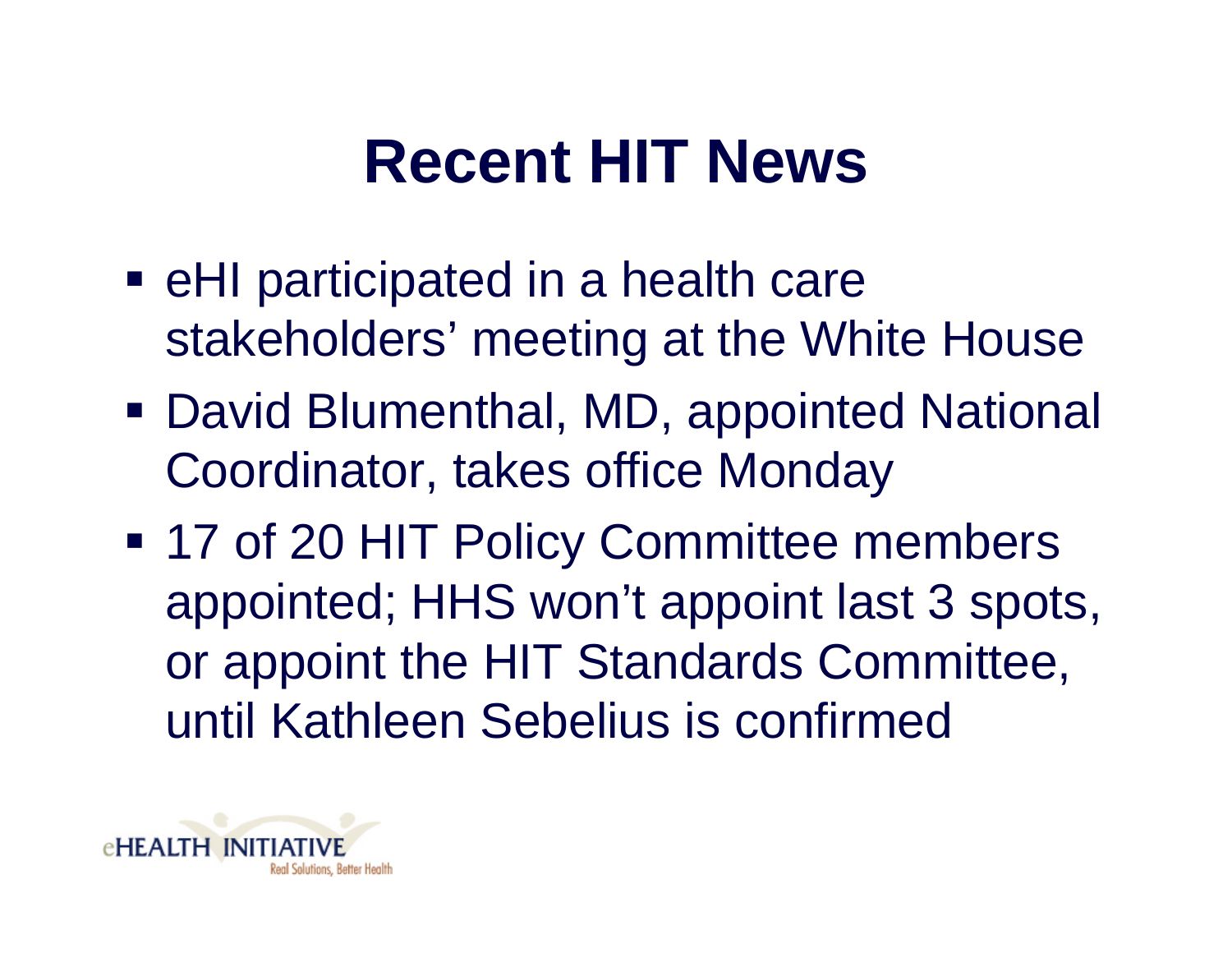### **American Recovery and Reinvestment Act Updates**

- May 17 is big day (approximate) for ARRA deadlines
	- – 2009 Operating Plan for the National Coordinator must be released by approximately May 17 (90 days after passage of legislation)
		- National Coordinator cannot allocate stimulus money until the Plan is published
	- $\mathcal{L}_{\mathcal{A}}$  , and the set of  $\mathcal{L}_{\mathcal{A}}$  The HIT Standards Committee must develop a schedule for evaluating recommendations from the HIT Policy Committee
	- – HHS must publish a draft description of the new HIT Regional Extension Centers, including program goals, application procedures, eligibility criteria, and maximum support levels

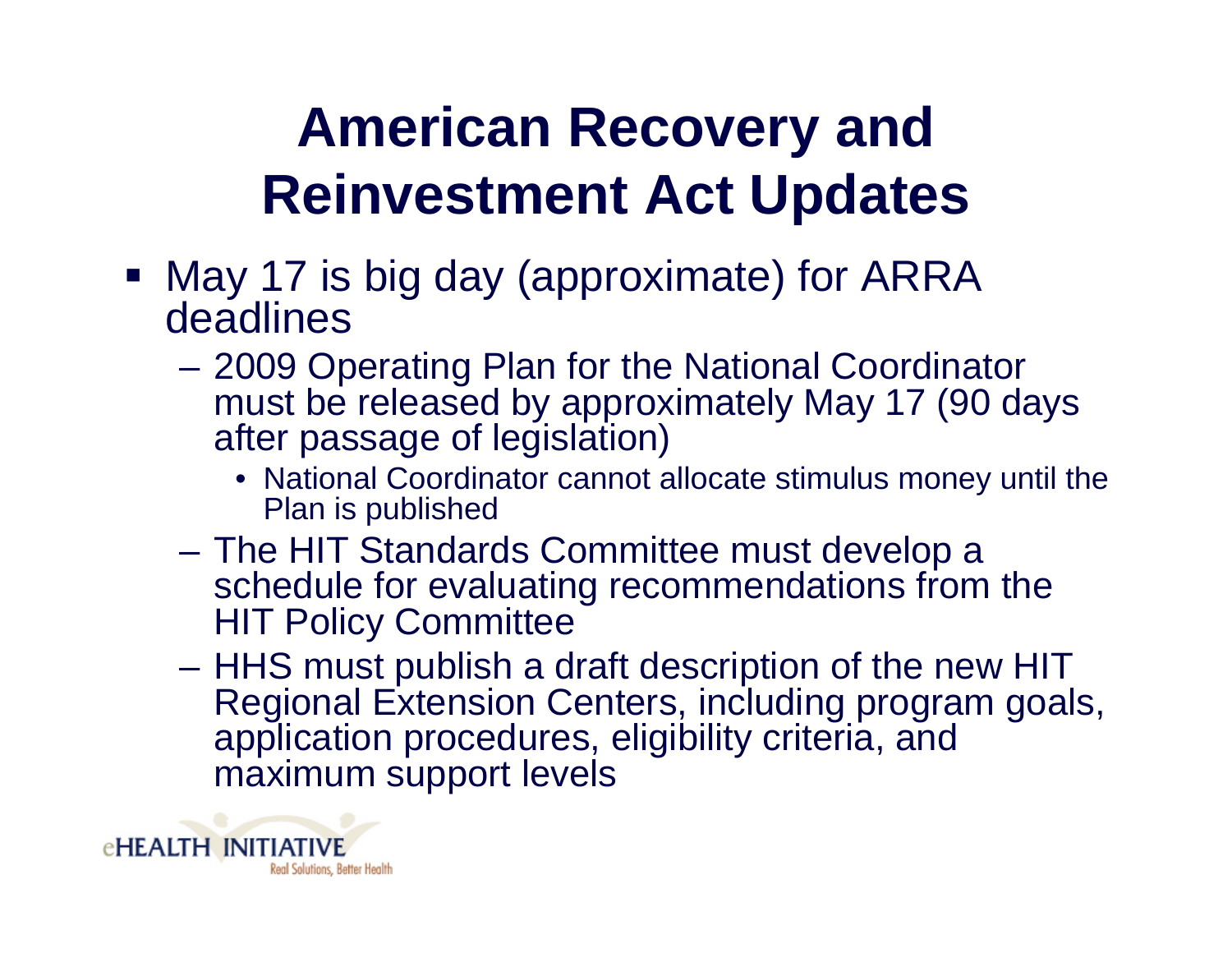# **Challenge: Meaningful EHR User**

- **1. Meaningful use** of "certified EHR technology", including use of electronic prescribing
- **2. Information exchange**
- **3. Reporting on** clinical quality **measures**

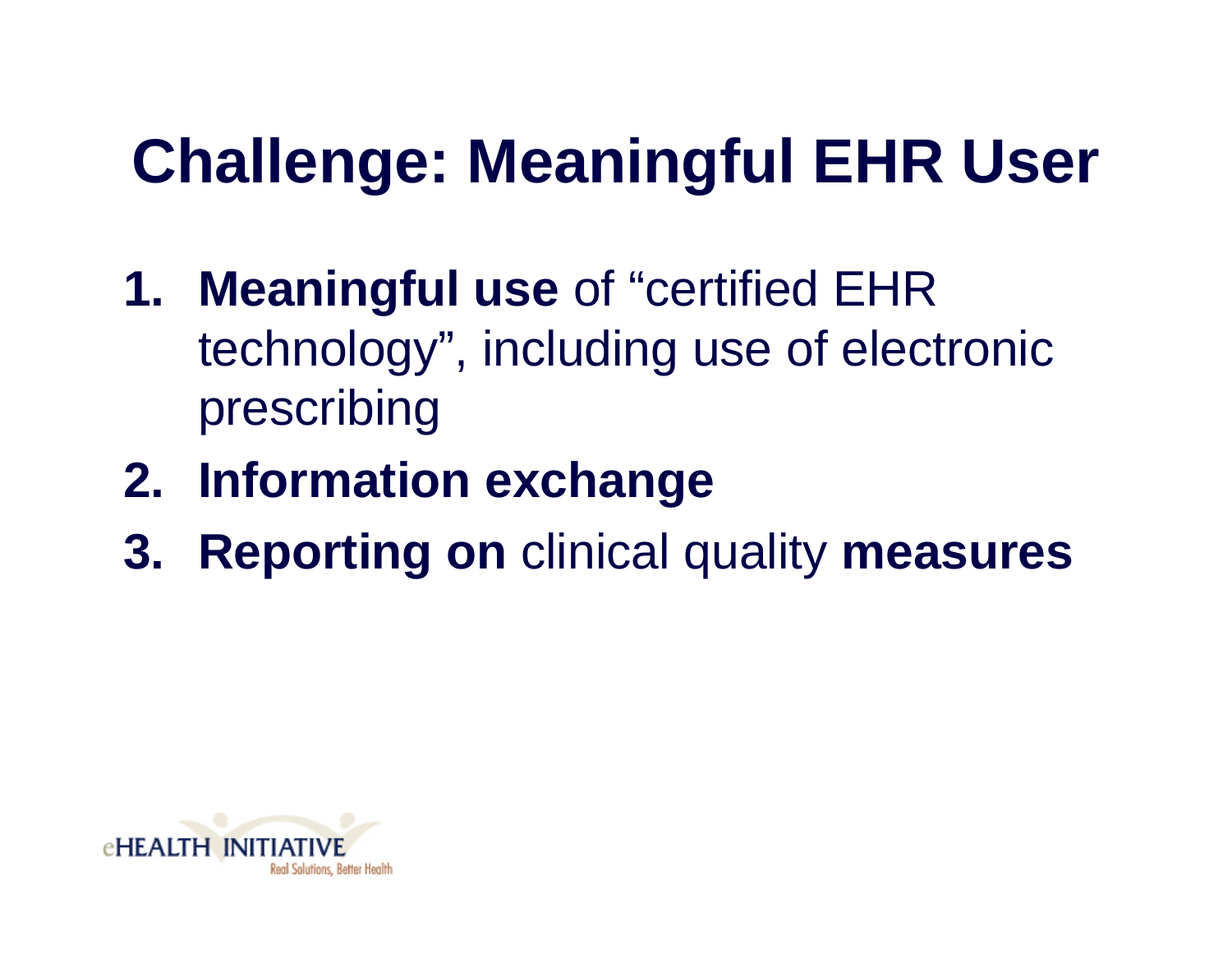### **eHealth Initiative Survey**

- **Example 2 Conducted survey to assess perceptions** about "meaningful use"
- **Online survey conducted, not scientific**
- Disseminated to eHI membership over course of 10 days
- 84 respondents from eHI membership; reopened survey since then for second round

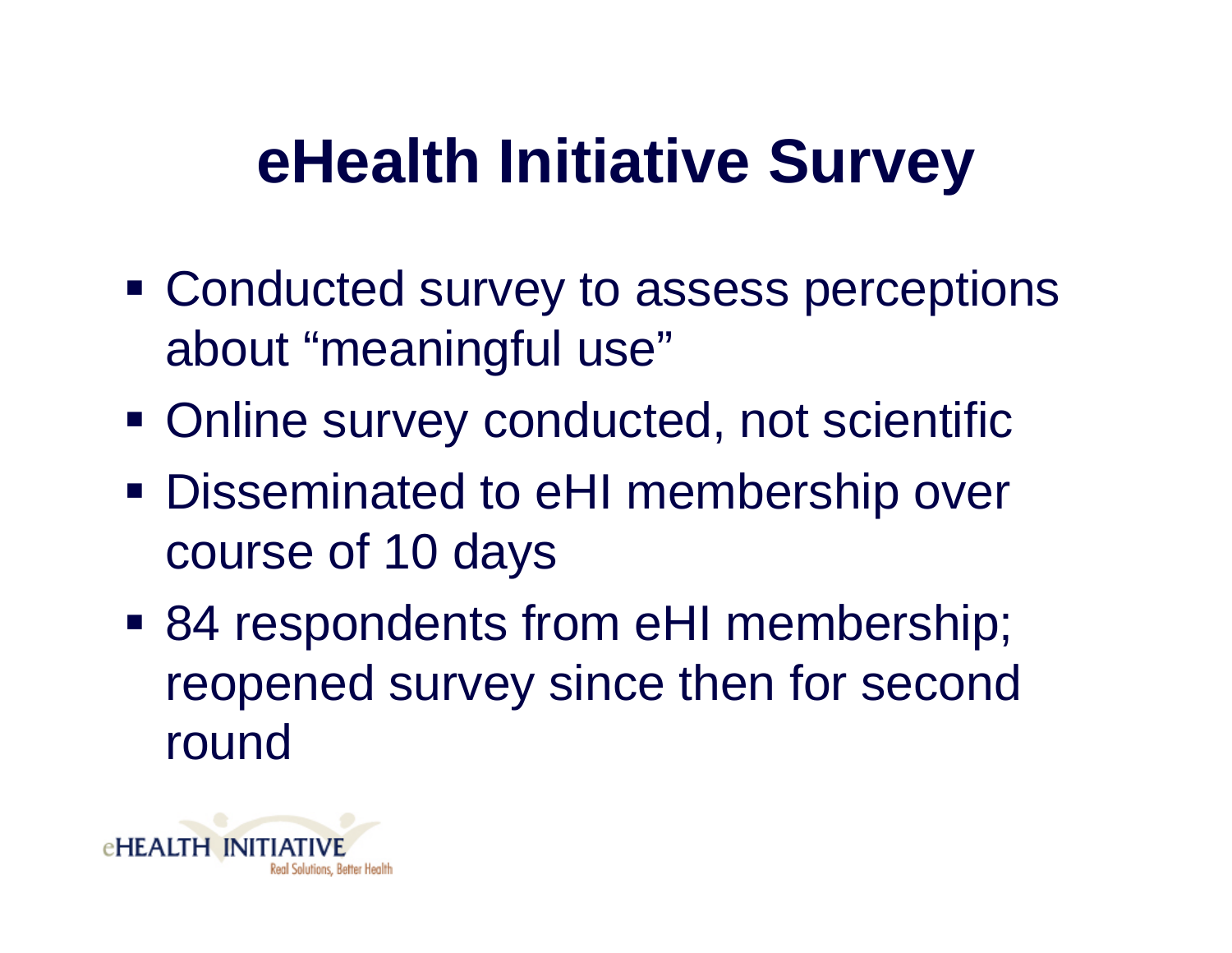## **Overview of Respondents**

- Hospitals 24%
- Health Systems 18%
- $\blacksquare$ Other Health Care Organizations 14%
- Physician Groups 11%
- $\mathcal{L}_{\mathcal{A}}$ Health Care Information Technology Suppliers 10%
- $\mathcal{L}_{\mathcal{A}}$ Quality Improvement Organizations 8%
- Employers 2%
- $\overline{\phantom{a}}$ Consumers 2%
- $\mathcal{L}_{\mathcal{A}}$ Pharmaceutical Manufacturers 2%
- Public Health Organizations 2%
- $\mathcal{L}_{\mathcal{A}}$ **Other**

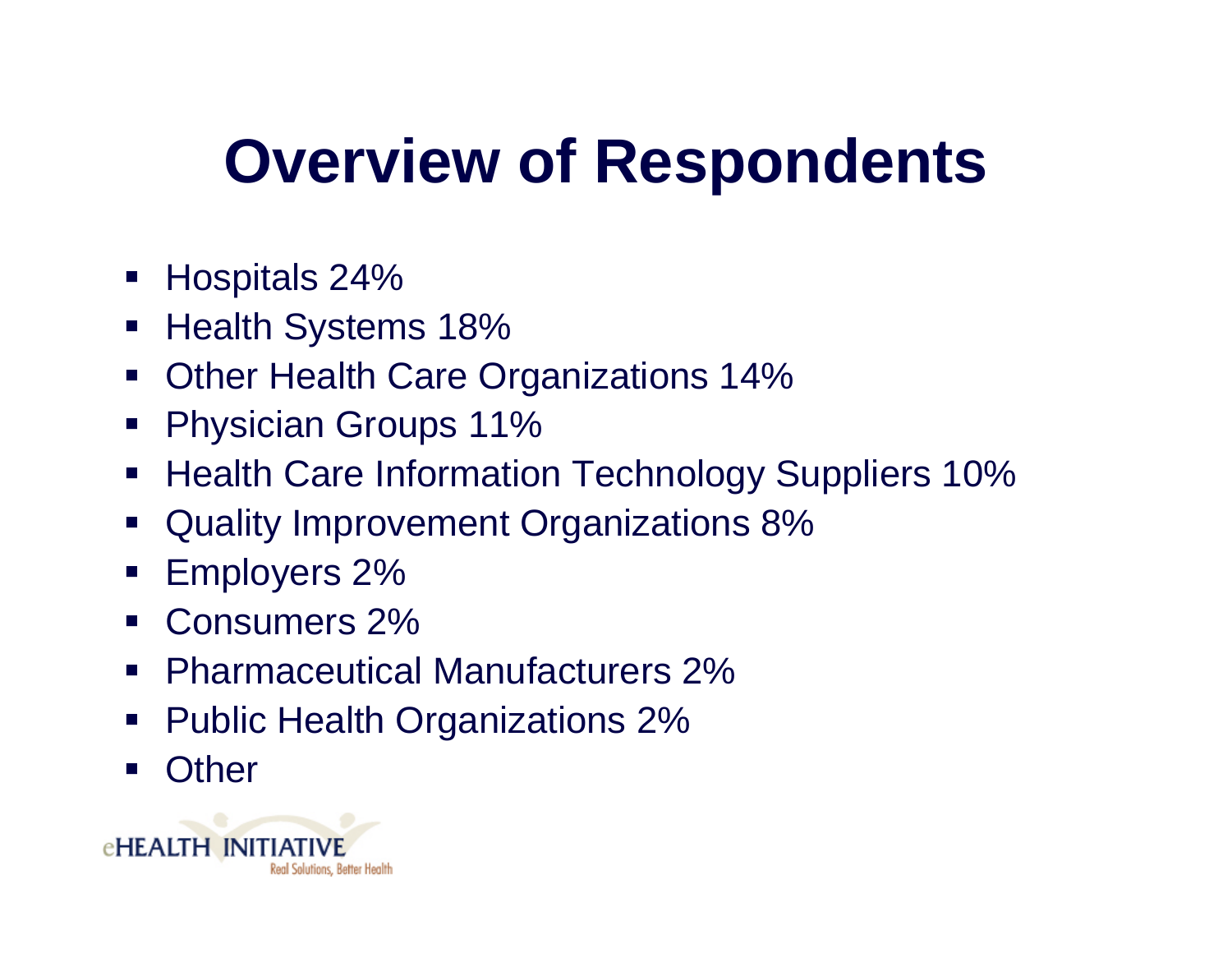#### **Complete definition in first rule versus broad definition over time**

- **HHS should try to develop a complete** definition now - 43%
- HHS should develop a broad definition that is later refined -41%
- Not sure-1%
- **Other-16%**

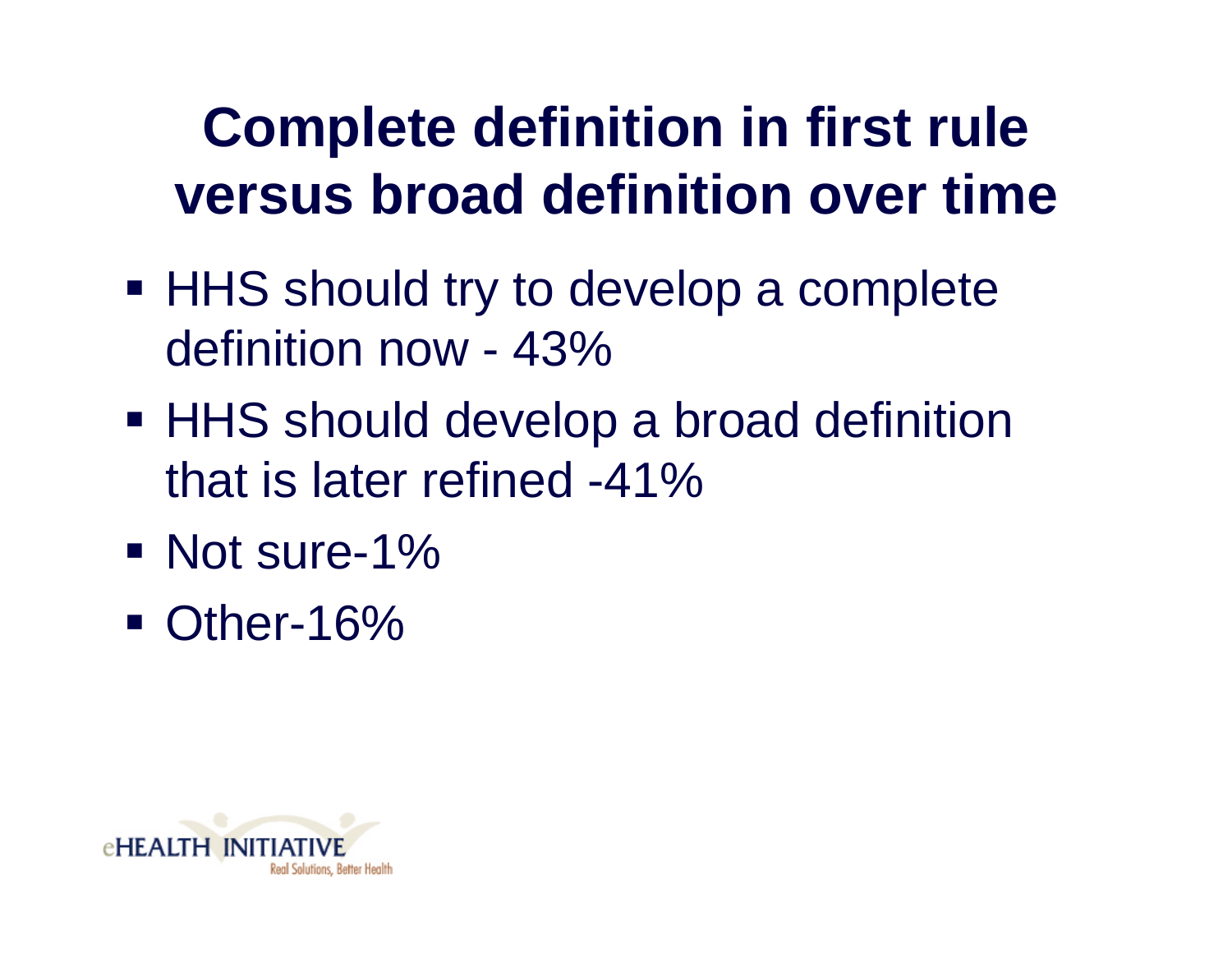#### **All Providers Face Same Requirements Versus Flexibility**

- **If should be defined flexibly so that it is** responsive to differences between various specialties and practice sites – 55%
- **If should be defined so that all providers** can face the same requirements - 45%

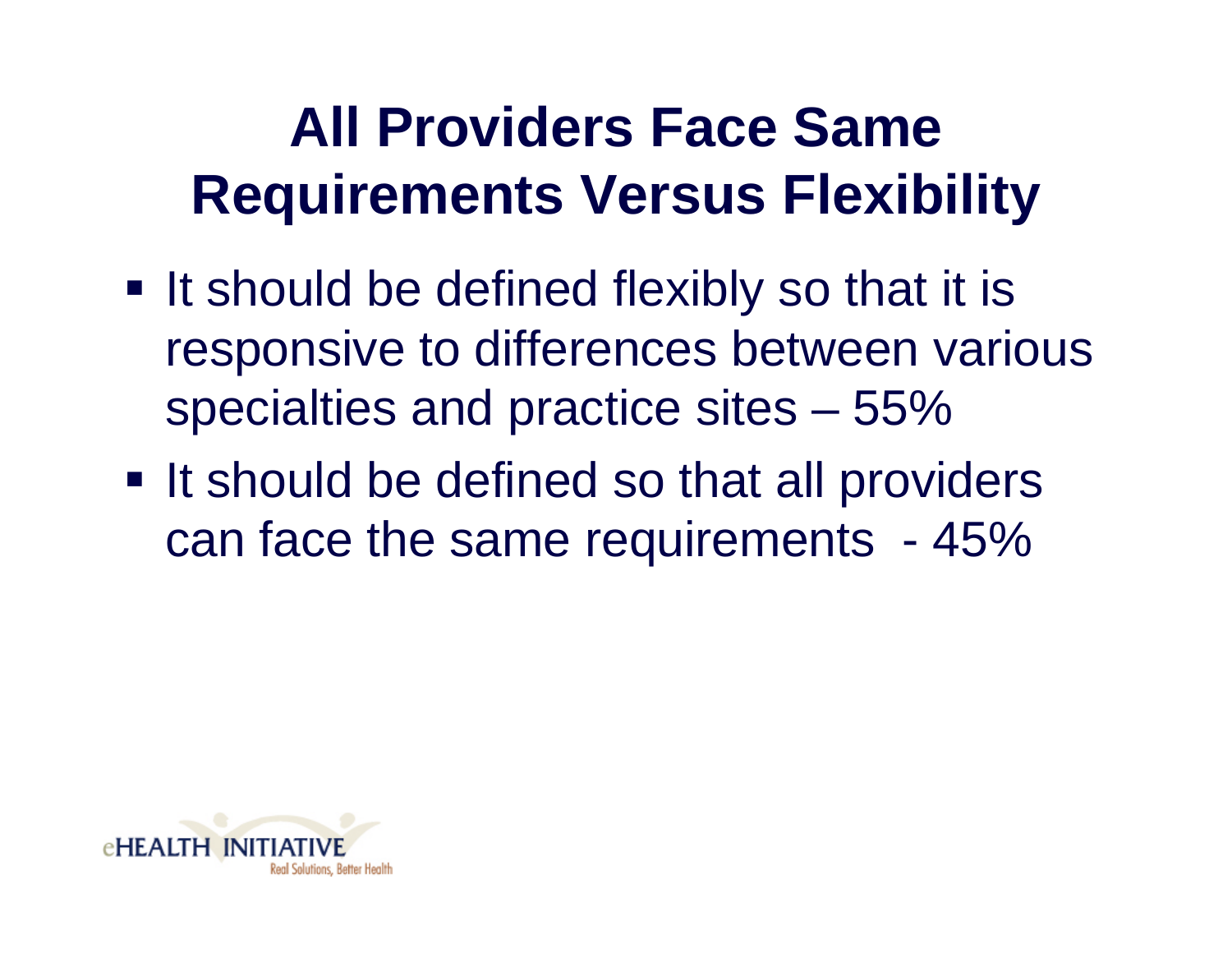**Requirement that providers use EHRs with specific percent of Medicare or Medicaid patients**

- Yes, 0-25 percent- 4%
- Yes, 25-50 percent- 16%
- Yes, 50-75 percent- 11%
- Yes, 75-100 percent- 18%
- Yes, must be 100 percent 13%
- No-17%
- Not sure 21%

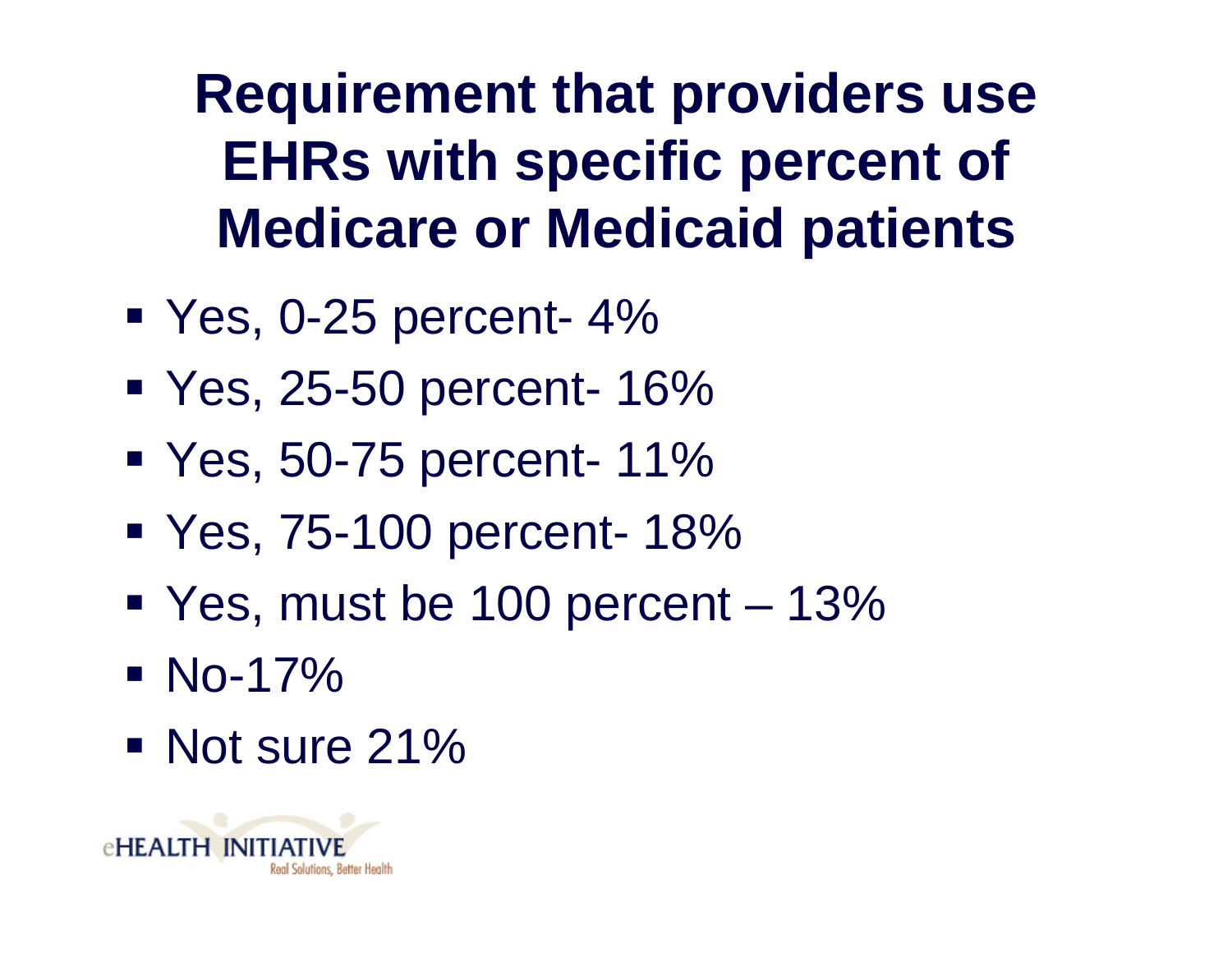#### **Actions That Constitute Meaningful Use**

- $\mathcal{L}_{\mathcal{A}}$ Electronic prescribing – 89%
- l. Warning of drug interactions 80%
- $\blacksquare$  Viewing lab and imaging results 79%
- $\blacksquare$ Computerized orders 74%
- $\blacksquare$  Problem lists and diagnoses 73%
- $\blacksquare$ Allergies 73%
- П Integrating data from multiple sources 63%
- $\blacksquare$ Clinical notes 60%
- П Results management 60%
- $\mathbb{R}^2$ Decision support 58%
- $\blacksquare$ Orders sent electronically 57%
- $\mathbb{R}^2$  Performance Measurement 54%
- $\mathbb{R}^2$ Order entry 52%
- l. Health info and data 49%
- k. Clniical messaging46%
- $\blacksquare$ Reminders 42%
- $\blacksquare$  Exchanging data with patients/consumers 35%
- $\mathbb{R}^2$ Other 29%

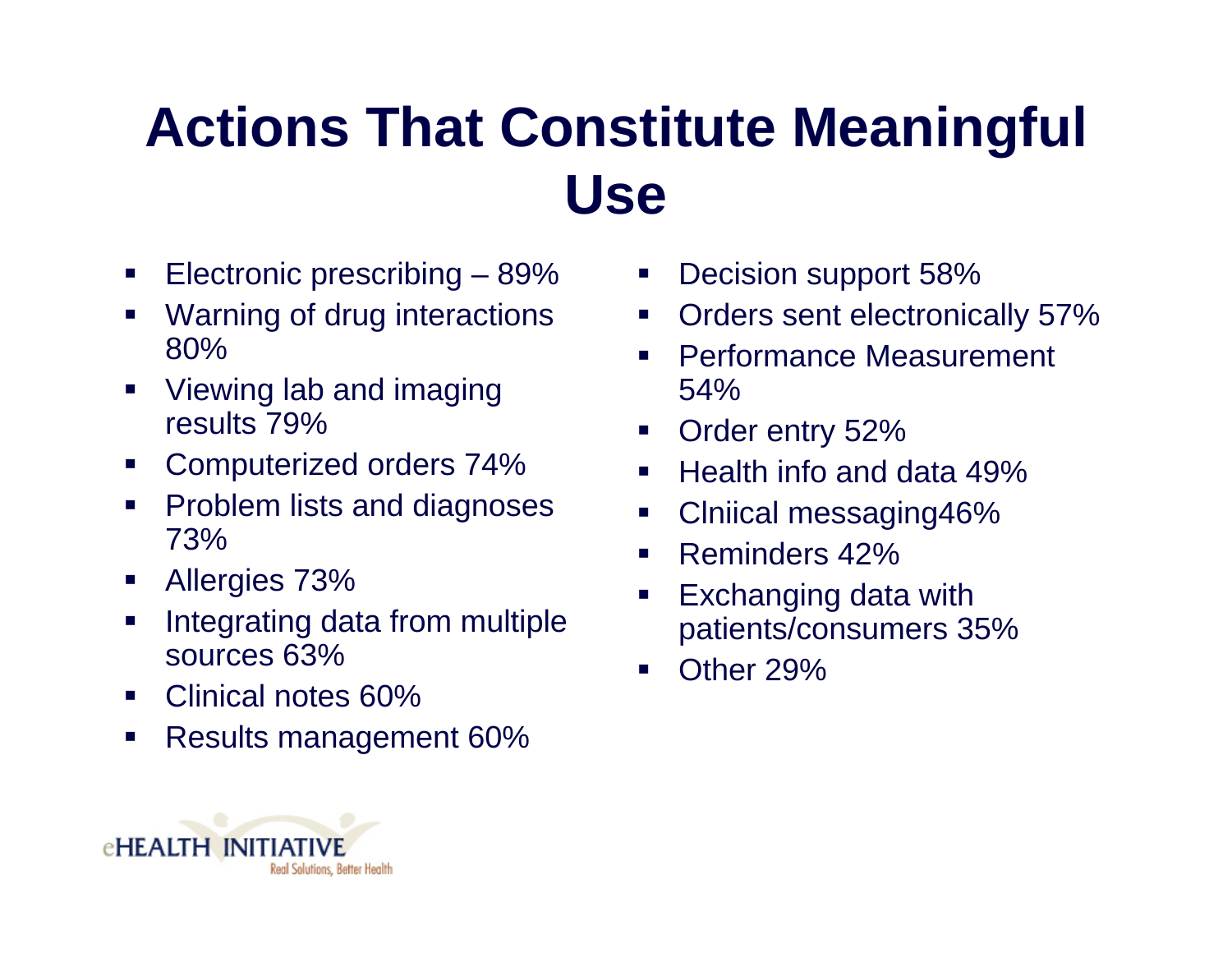### **Perform all functions (once defined) to qualify for incentives?**

- Yes, providers should perform ALL functions to meet the requirement for use - 34%
- No, providers should only have to perform a certain number of functions -16%
- No, providers should only have to perform a defined set of basic functions; many functions should be optional until adoption and use of health IT is broader -49%

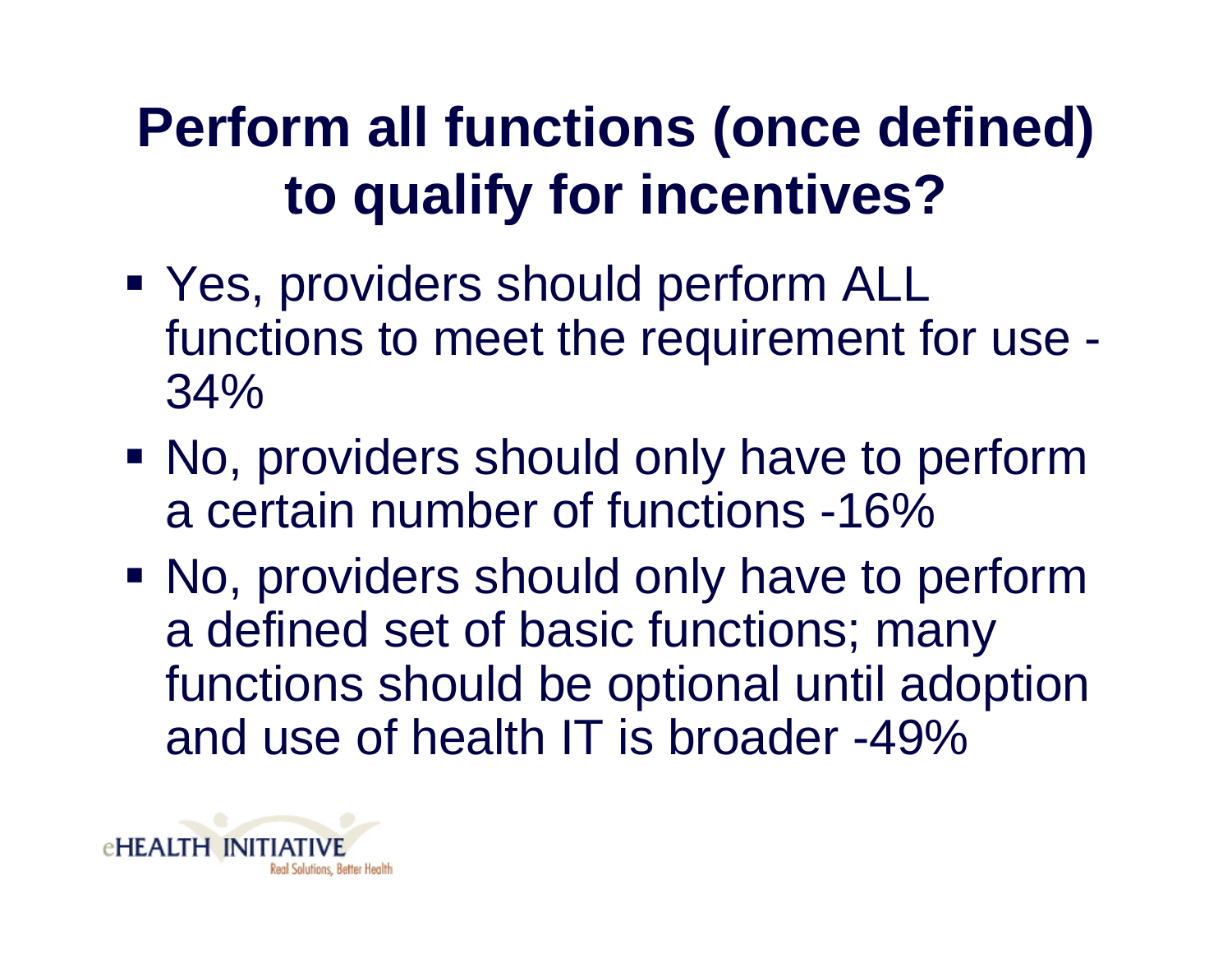### **NCVHS Hearings on Meaningful Use**

- **Executive Subcommittee**
- **April 28-29th**
- Woodley Park Marriot

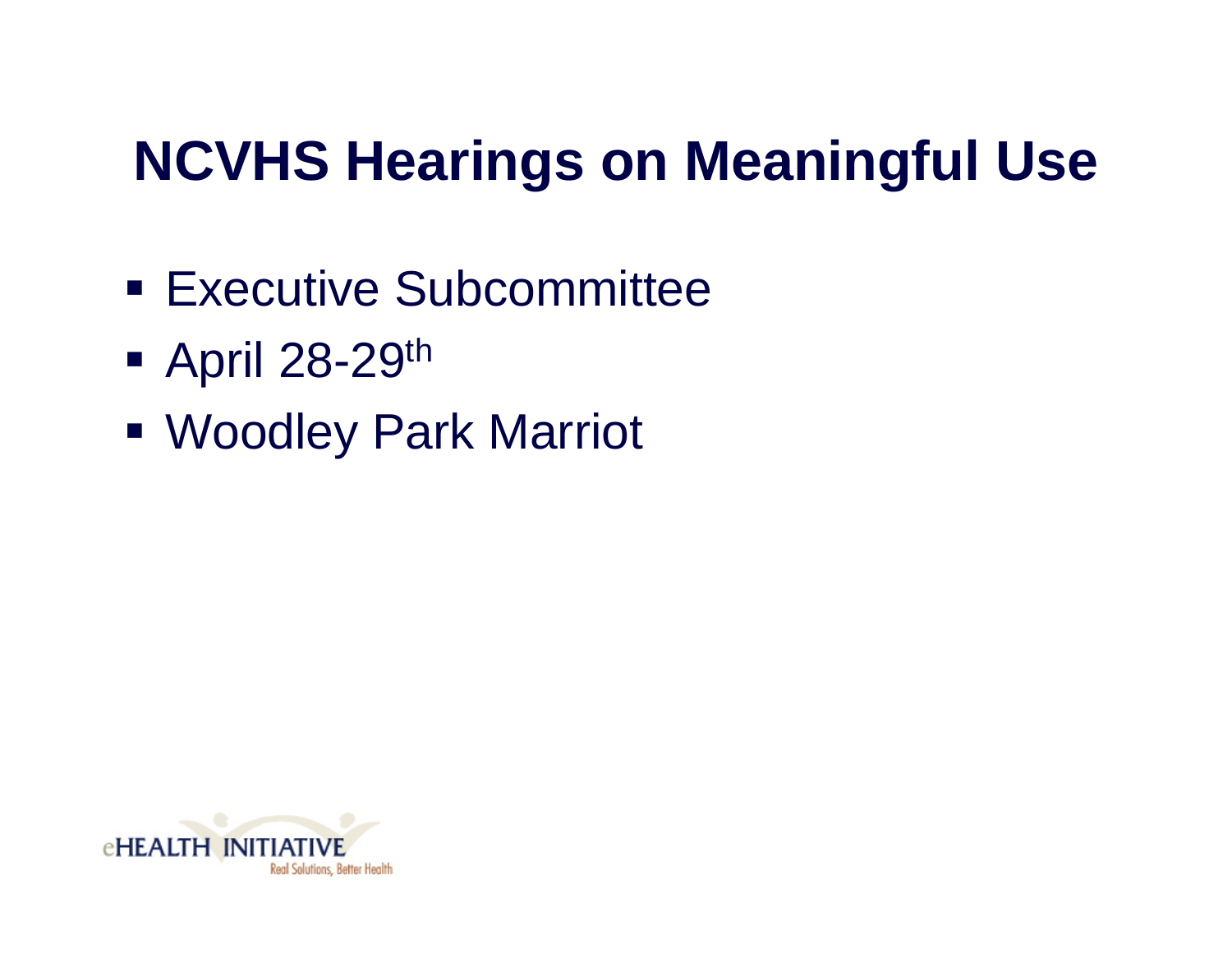## **Other Challenges**

- "Boots on the ground"
	- Regional extension centers
	- AHQA survey of QIOs
- Functions v. outcomes
- **Short-term v. long-term vision**